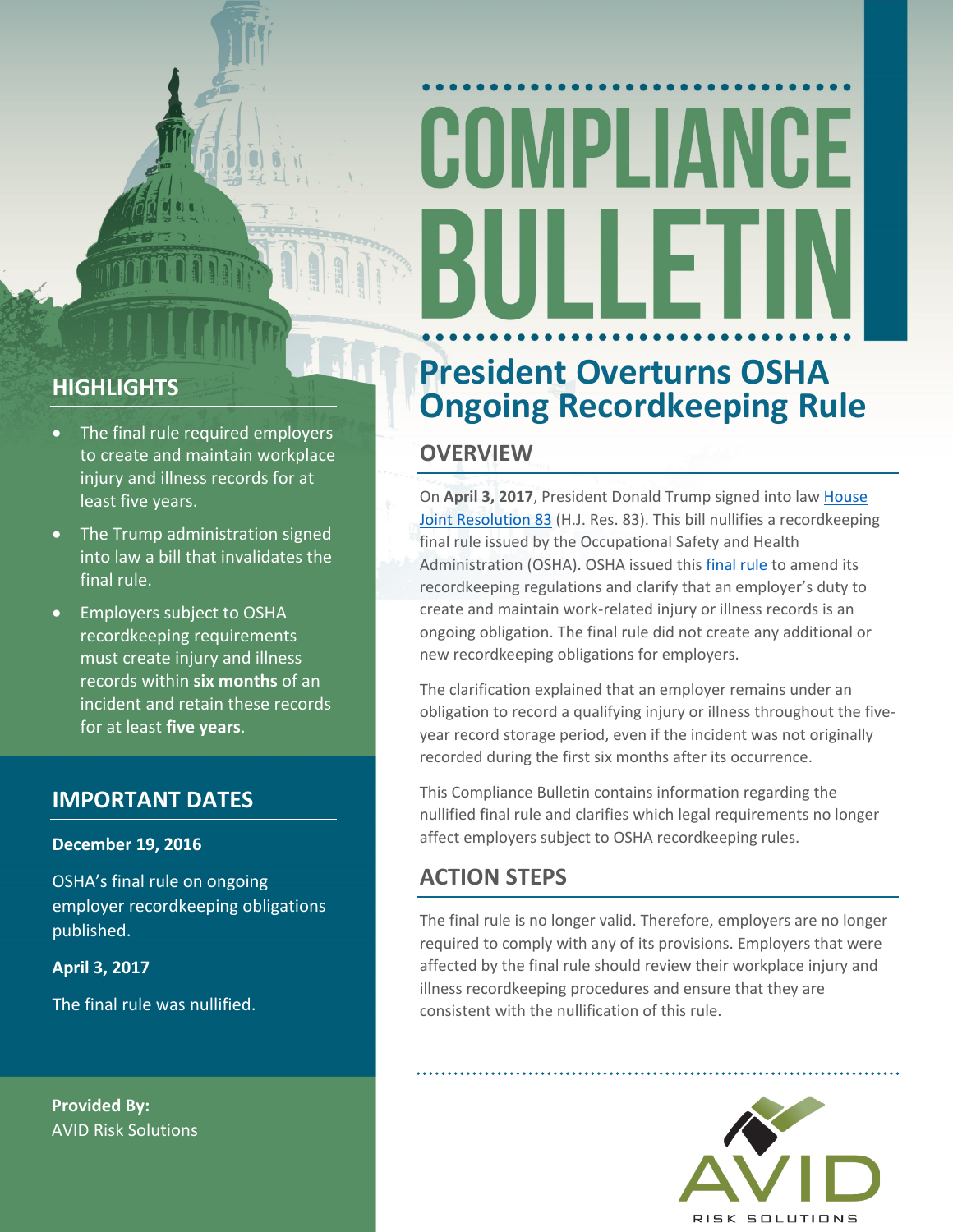# **COMPLIANCE BULLETIN**

## **OSHA Recordkeeping Requirements**

OSHA requires employers to create and maintain records about workplace injuries and illnesses that meet one or more recording criteria. Specifically, employers must:

- Create and update a log of work-related injuries and illnesses [\(OSHA](https://www.osha.gov/recordkeeping/RKforms.html) Form 3[00\)](https://www.osha.gov/recordkeeping/RKforms.html);
	- Create and maintain injury and illness incident reports ([OSHA](https://www.osha.gov/recordkeeping/RKforms.html) Form 3[01\)](https://www.osha.gov/recordkeeping/RKforms.html); and
	- Create and display an annual summary of workplace incidents [\(OSHA](https://www.osha.gov/recordkeeping/RKforms.html) Form 30[0A](https://www.osha.gov/recordkeeping/RKforms.html)) between Feb. 1 and April 30 of each year.

Employers must keep these records for **at least five years**. The five-year retention period begins on Jan. 1 of the year following the year covered by the records. For example, the five-year retention period for incident reports created on Jan. 23, 2015, June 15, 2015, and Nov. 4, 2015, begins on Jan. 1, 2016.

### **Penalties for Noncompliance**

OSHA has the authority to issue citations and assess fines against employers that violate recordkeeping laws. However, in general, the Occupational Safety and Health Act of 1970 (OSH Act) does not allow for a citation to be issued more than **six months** after the occurrence of a violation.

OSHA is of the opinion that a violation exists until it is corrected. Therefore, according to OSHA, the six-month period to issue citations and assess penalties begins on the date of the last instance of the violation. For example, if a violation that started on Feb. 1 was corrected on May 15, the six-month period would begin on May 15, and OSHA would have until Nov. 15 to issue a citation.

OSHA also asserts that uncorrected violations are considered ongoing violations, and that each day of noncompliance is subject to a separate penalty.

### **The Final Rule**

According to OSHA, adopting the final rule and amending its recordkeeping regulations was necessary because the previous regulations did not allow OSHA to enforce an employer's incident recording obligation as an ongoing requirement. In fact, a federal circuit court has held that the former regulations did not authorize OSHA to "cite the employer for a record-making violation more than six months after the recording failure." The court also noted that there is a discrepancy between the OSH Act and the regulations, and that while the OSH Act allows for continuing violations of recordkeeping requirements, the specific language in the regulations does not implement this statutory authority and does not create continuing recordkeeping obligations.

The federal court interpretation of the regulations meant that employers were no longer responsible for recording or storing workplace incidents if OSHA failed to detect and penalize employers for omitted recordable incidents within the six-month period. For this reason, OSHA issued its [proposed](https://www.federalregister.gov/articles/2015/07/29/2015-18003/clarification-of-employers-continuing-obligation-to-make-and-maintain-an-accurate-record-of-each) [amendments](https://www.federalregister.gov/articles/2015/07/29/2015-18003/clarification-of-employers-continuing-obligation-to-make-and-maintain-an-accurate-record-of-each) on July 29, 2015.

## **Impact on Employers**

Because the final rule has been effectively repealed, employers are no longer required to comply with any of its provisions. This means that OSHA cannot enforce an employer's recordkeeping obligation if the employer fails to record

This Compliance Bulletin is not intended to be exhaustive nor should any discussion or opinions be construed as legal advice.  $2$ Readers should contact legal counsel for legal advice.